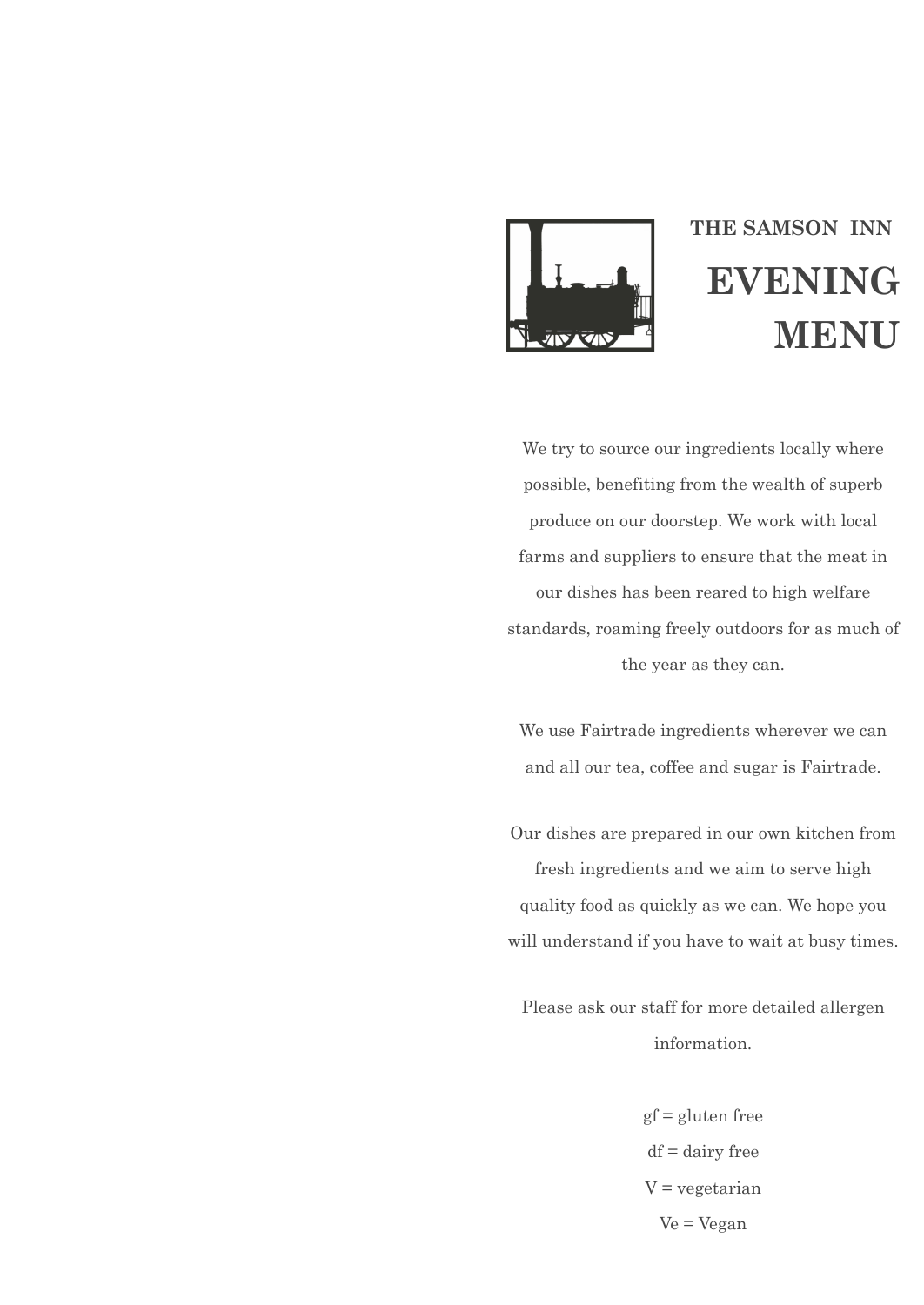## **Starters**

# **Tea and Coffee**

| Samson Inn soup of the day served with a<br>homemade bread roll and butter                           | Coffee or espresso                                                  |
|------------------------------------------------------------------------------------------------------|---------------------------------------------------------------------|
| £5.45 (V, gf available)                                                                              | £2.00                                                               |
|                                                                                                      | Latte or cappuccino                                                 |
| Homemade mushroom paté served with toasted<br>bread and salad garnish                                | £2.20                                                               |
| $$6.25$ (Ve, df, gf available)                                                                       | Tea or herbal infusion                                              |
|                                                                                                      | £1.90                                                               |
| Lightly smoked trout paté served with toasted<br>bread and salad garnish                             | Hot chocolate                                                       |
| $$6.75$ (gf available)                                                                               | £2.10                                                               |
| Free-range chicken goujons served with<br>Cumberland honey mustard mayonnaise and<br>salad garnish   | <b>Brandies and liqueurs</b><br>(25ml and 40%, except where stated) |
| $$5.95$ (gf, df available)                                                                           | Louis Bouron Cognac V.S.O.P £3.20                                   |
| Glamorgan cheese and leek sausages (vegetarian)<br>served with red onion and chilli relish and salad | Armagnac Domaine de Hontambere £3.20                                |
| garnish                                                                                              | Benedictine £3.00                                                   |
| £5.85 $(V)$                                                                                          | Drambuie £2.50                                                      |
| Crunchy falafels served on a herby salad and<br>dressed with tahini sauce                            | Baileys (17%) £3.50                                                 |
|                                                                                                      | Cointreau £2.50                                                     |
| $$5.75$ (Ve, gf, df)                                                                                 | Tia Maria (20%) £2.50                                               |
|                                                                                                      |                                                                     |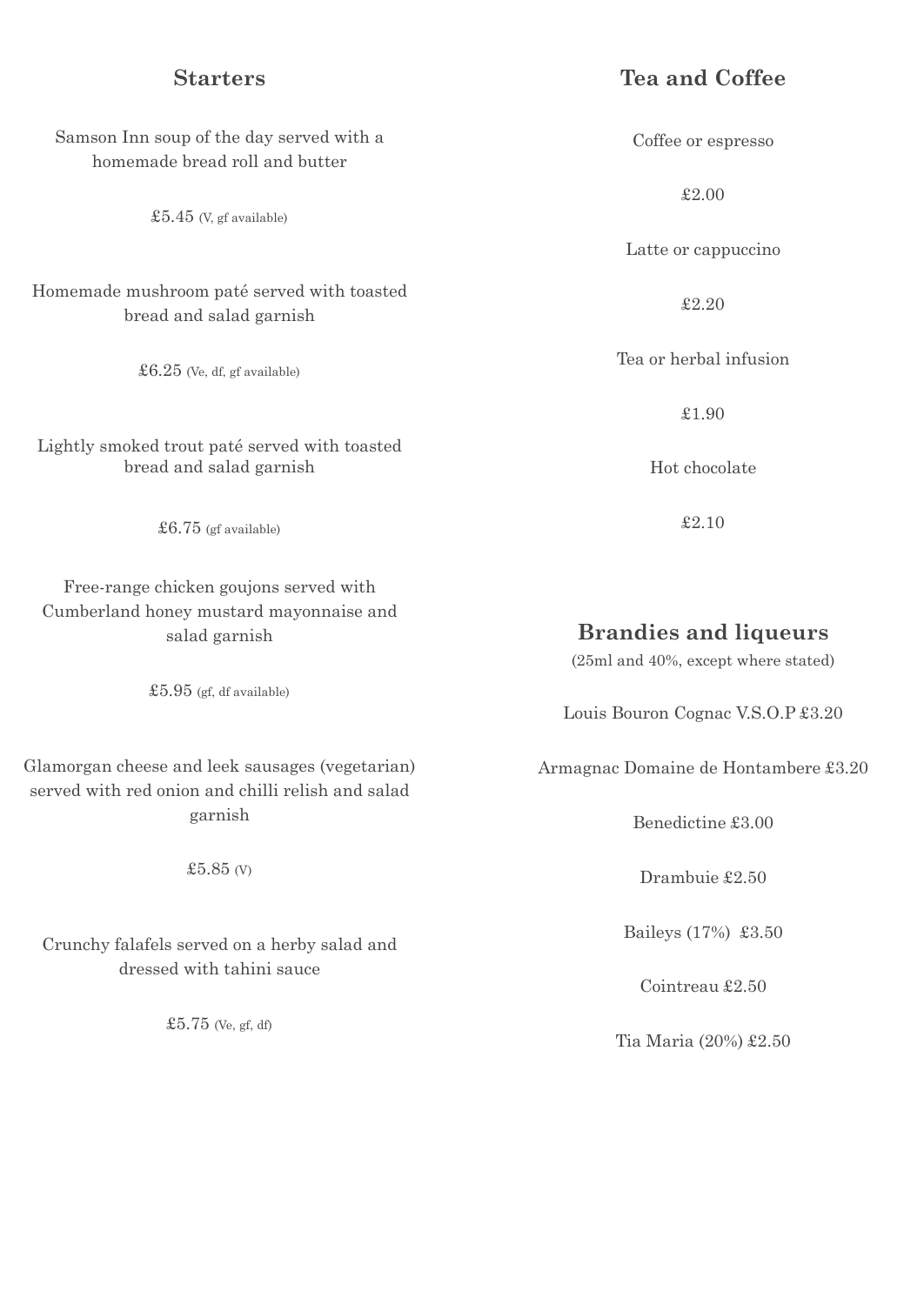### **Mains**

#### **Lamb, leek and potato Oggie**

Our version of the Welsh pasty served with a jug of homemade gravy, chips and peas

£13.95 (df available)

#### **Twice baked cheese soufflé**

Light and fluffy but full of mature cheddar flavour, served with chips and side salad

 $£12.45$  (V, gf)

#### **Bangers and mash**

Butcher's pork sausages on creamy mashed potato with caramelised onion gravy and peas

£12.85 (gf)

#### **Chicken pesto penne**

Char-grilled chicken breast served on penne pasta in a creamy white wine sauce and our own red pepper pesto

£12.95

#### **Fish pie**

Salmon, cod & smoked haddock in a rich white sauce, topped with mashed potato and cheddar cheese, served with seasonal vegetables

£13.95 (gf)

**Seasonal vegetarian risotto** Please ask a member of staff for details

 $£11.95$  (V, gf, Ve/df available)

#### **Gammon and eggs**

10oz gammon steak with 2 free range eggs, chips and peas

 $£12.95$  (ef. df available)

#### **8oz Steak**

8oz sirloin steak cooked to your liking served with grill garni, battered onion rings and chunky chips

£19.95 (df available, gf available)

#### **Steak sauces**

Dianne Cracked black pepper (V, gf) Blue cheese (V, gf)

£1.95 each

#### **The Samson burger**

Made with local rare breed beef in a toasted bun with mayonnaise, cheddar cheese, our own bacon jam, served with chunky chips and salad

 $\pounds14.95$  (df available, gf available)

#### **Sweet potato and chickpea curry**

Roasted sweet potato and chickpeas in a mild coconut curry sauce, served with basmati rice

£11.95 (Ve, gf, df)